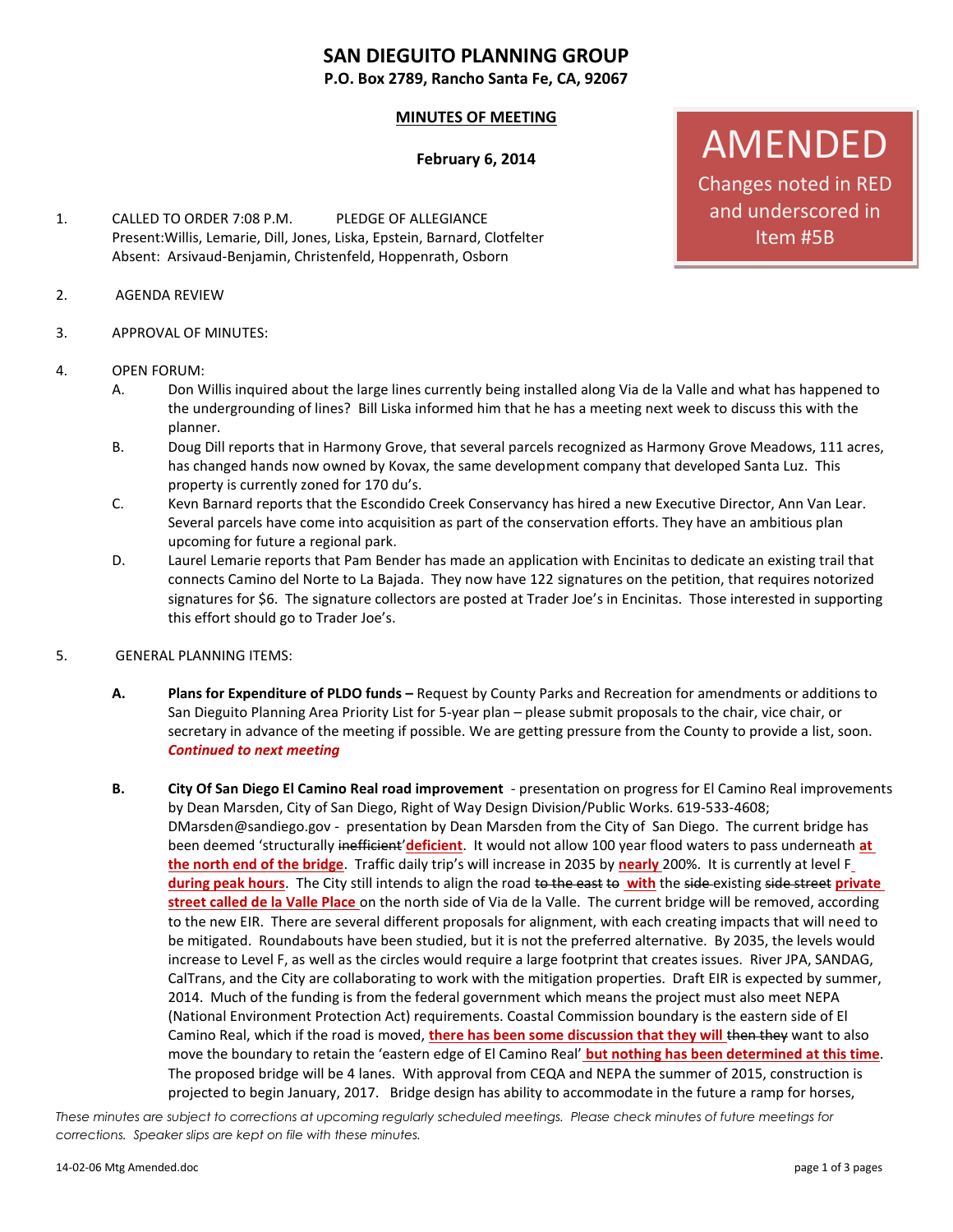bicycles, and pedestrians. The agreement with The Polo Club has expired (in 2012) but the Polo Club has continued to operate and any agreement has been placed on hold until they decide how the City will proceed with this project. The future of this parcel is undetermined. The owner of the private property on the corner is aware of this alignment, and Mr. Marsden does not know what the plan **did not have information regarding the status of this project at this time**. The segment running on the border of Mary's Tack & Feed will remain in place for access to those properties as well ShowPark but access to that will be on El Camino, after turning from Via de la Valle. The restaurants that currently are aligned to the existing light will have more issues for their patrons. The widening of the western side of Via de la Valle is being developed by a developer. It is currently not yet showing any activity. No SDPG action needed at this time.

#### 6. MAJOR PROJECTS AND LAND USE ITEMS:

- A**. STP 3500-12-015 West end of Artesian Road, Rancho Santa Fe** Submittal of site plan and boundary adjustment of one lot line on approximately 77.39 acres of land containing six existing legal parcels adjoining Artesian Road, previously created as part of PM 7270 in May 1978. This property is part of Santa Fe Valley Specific Plan. Applicant: RSF Holdings/contact: Wesley W. Pelzer representing The Pritzkers 760-744-7125 DPS Planner: Ashley Gungle, 858-495-5375; SDPG Planner: Laurel Lemarie (858) 756-2835 *Postponed until further notice.*
- *B.* **PDS2013- VAC 13-002; ER 0308-051A; AD 13-037; LPRM 13-004 located at the corner of Rambla de las Flores and El Acebo in Rancho Santa Fe; APN 268-080-20&21; 268-100-39&40 -** The principal encroachments are pedestrian trails in the remainder of the Biological Open Space. In several instances, these will occur on existing, graded routes. One new proposal is the switchback at the northeastern area. The feature would not be visible except whenactually on the trail due to the height of the Chaparral in this area. Another trail area is between the guest house lot 2 and lot 3, through the narrow Biological Open Space area. These trails, especially the new one, would have to be carefully designed and constructed since in some areas, the soil is very sandy and erosive. No horse use on the trails is contemplated since this would introduce high-nitrogen weeds into these preserve area. Applicant: Zain Rodriguez for TX-CA Holdings, LLC 619-325-6333; PDS Planner: Beth Ehsan 858-694-3103; SDPG Member: Laurel Lemarie 858-756-2835 *Postponed to 2-20-14*
- C. **SP13-001, GPA13-001, STP13-003, TM5575, REZ13-001, ER13-08-002 Eden Hills Valiano** located in Eden Valley at Mt. Whitney & Country Club Lane; APN#232-013-01,02,03, 232-020-55, 232-492-01, 232-500-18thru23, 235-031- 41 Request for tentative map approval, general plan amendment to accommodate the change in land use for a 5 neighborhood development. Applicant contact: Melissa Krause of Integral Communities, for Eden Hills Property Owner, LLC, 760-944-7511; County Planner: Beth Ehsan, 858-694-3103; SDPG Planner: Kevin Barnard 858-688- 1700 *Postponed to 3-6-14.*
- *D.* **PDS 2013 AD 13-044** located at 5315 La Glorieta, Rancho Santa Fe in Rancho Santa Fe. Proposal for as-built guest living quarters of 1,471 sf w/as-built loft of 265 sf and new covered porch of 40sf. APN 268-111-09. Applicant: Max Wuthrich representing Pat & Candyce Miles 858-756-1788; PDS Planner: Emmet Aquino 858-694-8845; SDPG Member: Laurel Lemarie 858-756-2835 *Duplicate of project already heard & completed.*
- E. **PDS 2013 STP 13-027** located at Top O' the Morning Way & the Road to Rio, Crosby Estates lot #307. Site plan and D Designator for new 2-story single family home with pool and attached 4-car garage. APN 267-210-13-00, Applicant: Mark Radford representing Henry Matson, 760-432-0348; PDS Planner: Emmet Aquino 858-694-8845; SDPG Rep Ira Epstein 858-759-0255 Property is 43,000+ sf and the house is planned to be 5,300, 2story. **MOTION** by Ira Epstein is to recommend approval as presented. Seconded: Clotfelter

- $Ayes = 8$  nos = 0 abstain =  $\qquad$  absent = 4 vacancies = 3
- F. **Chinese Bible Church Notice of Preparation –** Follow up for SDPG official response to NOP. Final public responses due no later than February 10. Send responses to Kristen Blackson, Environmental Coordinator, PDS 858-694- 2019/Kristen.blackson@sdcounty.ca.gov; SDPG Member: Bruce Liska 858-756-5391 discussion for the draft response to the NOP for the Chinese Bible Church pursued. Comments include the spirit of the zoning ordinance is violated by allowing a 'mega' church in a residentially zoned area. With various comments, a final draft has been composed and ready to be submitted. Mr. Phil Fish, from the adjacent neighborhood offered his observations of how content, quiet, and peaceful this neighborhood currently is and that this project will severely impact this area by increased traffic and all-day and evening activity.

*These minutes are subject to corrections at upcoming regularly scheduled meetings. Please check minutes of future meetings for corrections. Speaker slips are kept on file with these minutes.*